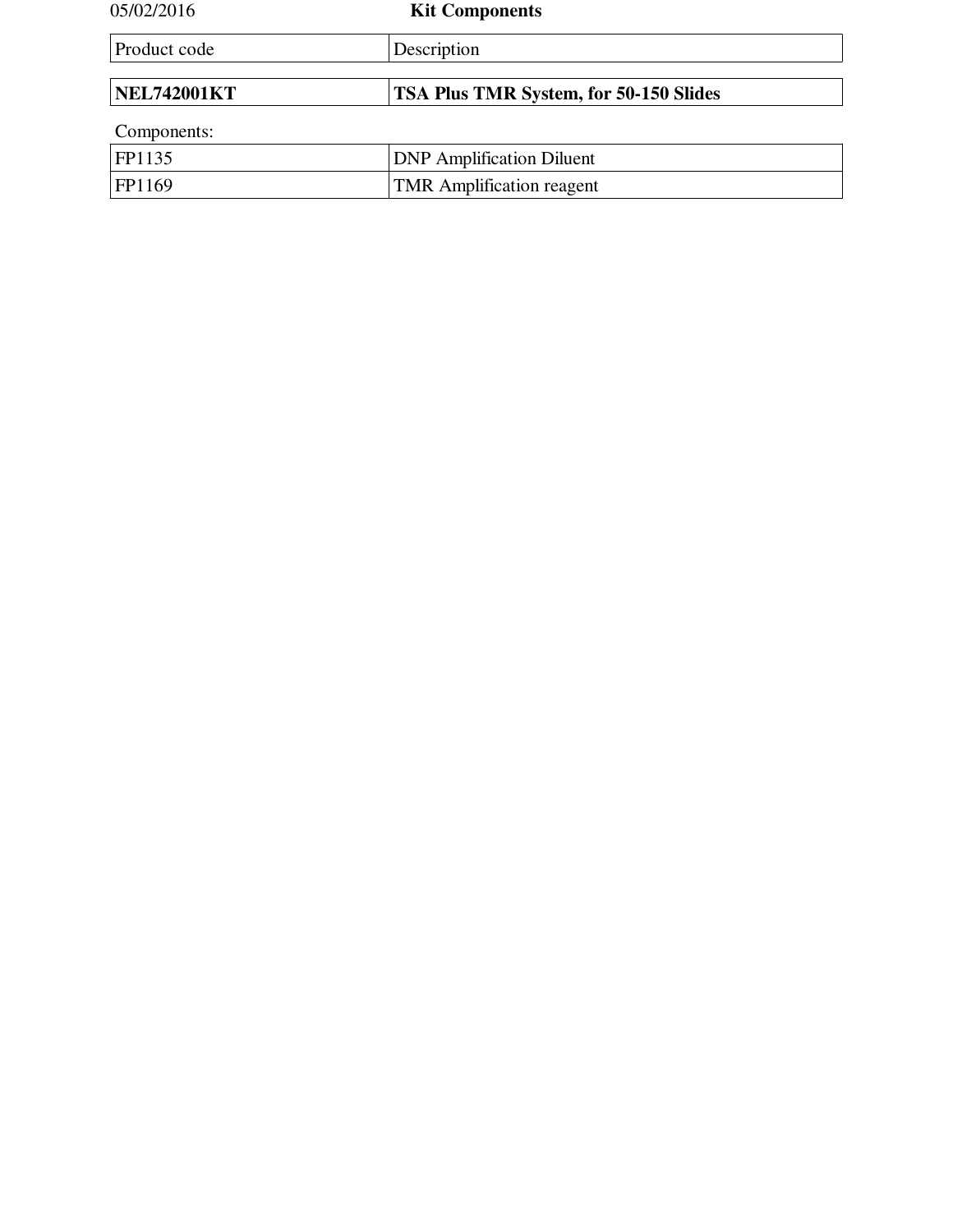

*Printing date 05/02/2016 Reviewed on 05/02/2016*

# *1 Identification*

- *· Product identifier*
- *· Trade name: DNP Amplification Diluent*
- *· Product number: FP1135*
- *· Application of the substance / the mixture Laboratory chemicals*
- *· Details of the supplier of the safety data sheet*
- *· Manufacturer/Supplier: PerkinElmer Inc 549 Albany st Boston, MA 02118*
- *· Information department: US Technical Support*
- *800-762-4000*
- *· Emergency telephone number:*
- *If inside USA, call CHEMTREC at 1-800-424-9300 If outside USA, call CHEMTREC at 1-703-527-3887*

## *2 Hazard(s) identification*

*· Classification of the substance or mixture*

*Repr. 1 H360 May damage fertility or the unborn child.*

*· Classification system:*

*The classification was made according to the latest editions of international substances lists, and expanded upon from company and literature data.*

- *· Additional information: For the wording of the listed H phrases refer to section 16.*
- *· Label elements*
- *· GHS label elements The product is classified and labeled according to the Globally Harmonized System (GHS). · Hazard pictograms*
- GHS08

*· Signal word Danger*

- *· Hazard statements*
- *May damage fertility or the unborn child.*
- *· Precautionary statements*

*Wear protective gloves/protective clothing/eye protection/face protection.*

*Obtain special instructions before use.*

*Do not handle until all safety precautions have been read and understood.*

- *IF exposed or concerned: Get medical advice/attention.*
- *Store locked up.*

*Dispose of contents/container in accordance with local/regional/national/international regulations.*

(Contd. on page 2)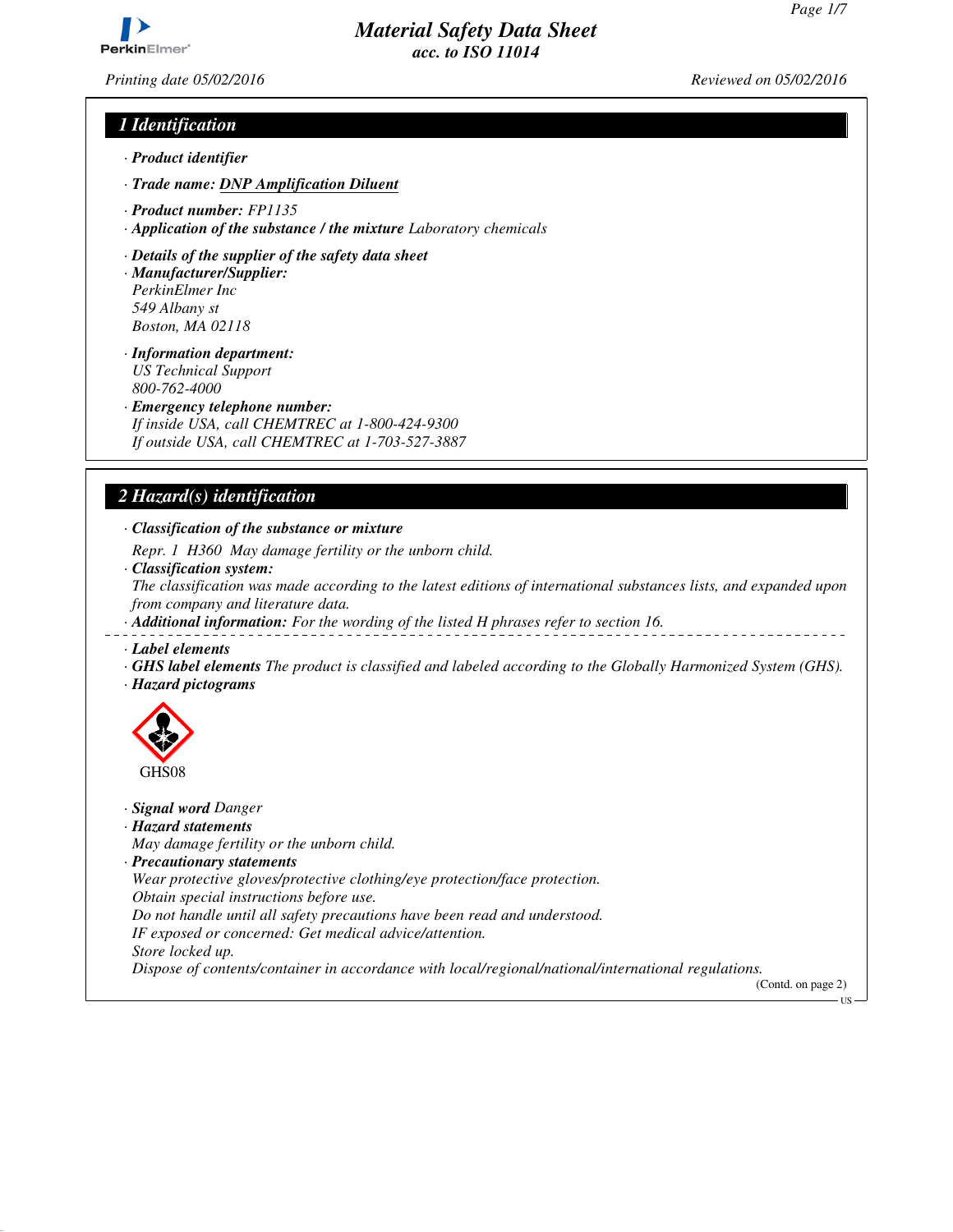*Printing date 05/02/2016 Reviewed on 05/02/2016*

*Trade name: DNP Amplification Diluent*

(Contd. of page 1)

*· Classification system: · NFPA ratings (scale 0 - 4)*



# *3 Composition/information on ingredients*

*· Description: Mixture of the substances listed below with nonhazardous additions.*

|                         | $\cdot$ Dangerous components:                                                                                                   |              |
|-------------------------|---------------------------------------------------------------------------------------------------------------------------------|--------------|
|                         | 1303-96-4 Disodium tetraborate, decahydrate                                                                                     | $1.0\%$      |
|                         | 11113-50-1   boric acid, crude natural, containing not more than 85 per cent of H3BO3 calculated on $ $ <1.0%<br>the dry weight |              |
| · Additional Components |                                                                                                                                 |              |
|                         | 7647-14-5 sodium chloride                                                                                                       | $10 - 25\%$  |
| 7732-18-5 Water         |                                                                                                                                 | $75 - 100\%$ |

## *4 First-aid measures*

- *· Description of first aid measures*
- *· After inhalation: Supply fresh air; consult doctor in case of complaints.*
- *· After skin contact: Immediately rinse with water.*
- *· After eye contact: Rinse opened eye for several minutes under running water.*
- *· After swallowing: If symptoms persist consult doctor.*
- *· Information for doctor:*
- *· Most important symptoms and effects, both acute and delayed No further relevant information available.*
- *· Indication of any immediate medical attention and special treatment needed*

*No further relevant information available.*

# *5 Fire-fighting measures*

- *· Extinguishing media*
- *· Suitable extinguishing agents:*
- *CO2, extinguishing powder or water spray. Fight larger fires with water spray or alcohol resistant foam.*
- *· Special hazards arising from the substance or mixture No further relevant information available.*
- *· Advice for firefighters*
- *· Protective equipment: Wear self-contained respiratory protective device.*

## *6 Accidental release measures*

- *· Personal precautions, protective equipment and emergency procedures Not required.*
- *· Environmental precautions: Do not allow to enter sewers/ surface or ground water.*

*· Methods and material for containment and cleaning up:*

*Absorb with liquid-binding material (sand, diatomite, acid binders, universal binders, sawdust). · Reference to other sections*

*See Section 7 for information on safe handling. See Section 8 for information on personal protection equipment.*

(Contd. on page 3)

US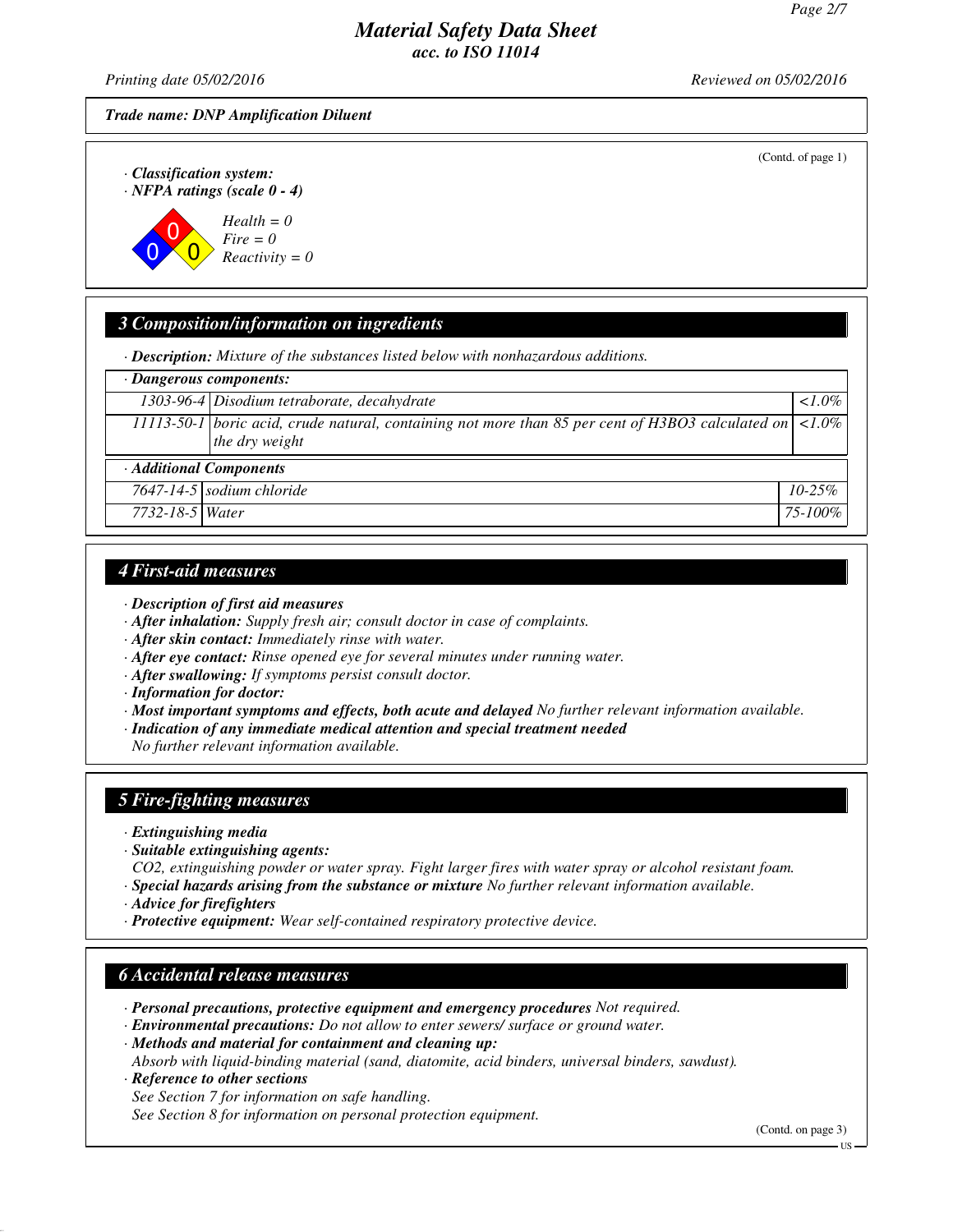*Printing date 05/02/2016 Reviewed on 05/02/2016*

*Trade name: DNP Amplification Diluent*

(Contd. of page 2)

*See Section 13 for disposal information.*

## *7 Handling and storage*

- *· Handling:*
- *· Precautions for safe handling Store in cool, dry place in tightly closed receptacles.*
- *· Information about protection against explosions and fires: No special measures required.*
- *· Conditions for safe storage, including any incompatibilities*
- *· Storage:*
- *· Requirements to be met by storerooms and containers: No special requirements.*
- *· Information about storage in one common storage facility: Not required.*
- *· Further information about storage conditions: None.*
- *· Specific end use(s) No further relevant information available.*

## *8 Exposure controls/personal protection*

*· Additional information about design of technical systems: No further data; see item 7.*

- *· Control parameters*
- *· Components with limit values that require monitoring at the workplace:*

*The following constituent is the only constituent of the product which has a PEL, TLV or other recommended exposure limit.*

*At this time, the remaining constituent has no known exposure limits.*

*1303-96-4 Disodium tetraborate, decahydrate (<1.0%)*

*REL Long-term value: 5 mg/m³*

*TLV Short-term value: 6\* mg/m³ Long-term value: 2\* mg/m³ \*as inhalable fraction*

#### *· Exposure controls*

- *· Personal protective equipment:*
- *· General protective and hygienic measures: Wash hands before breaks and at the end of work.*
- *· Respiratory protection: Suitable respiratory protective device recommended.*
- *· Protection of hands:*

*The glove material has to be impermeable and resistant to the product/ the substance/ the preparation.*

*Selection of the glove material on consideration of the penetration times, rates of diffusion and the degradation · Material of gloves*

*The selection of the suitable gloves does not only depend on the material, but also on further marks of quality and varies from manufacturer to manufacturer. As the product is a preparation of several substances, the resistance of the glove material can not be calculated in advance and has therefore to be checked prior to the application.*

#### *· Penetration time of glove material*

*The exact break through time has to be found out by the manufacturer of the protective gloves and has to be observed.*

*· Eye protection: Goggles recommended during refilling.*

(Contd. on page 4)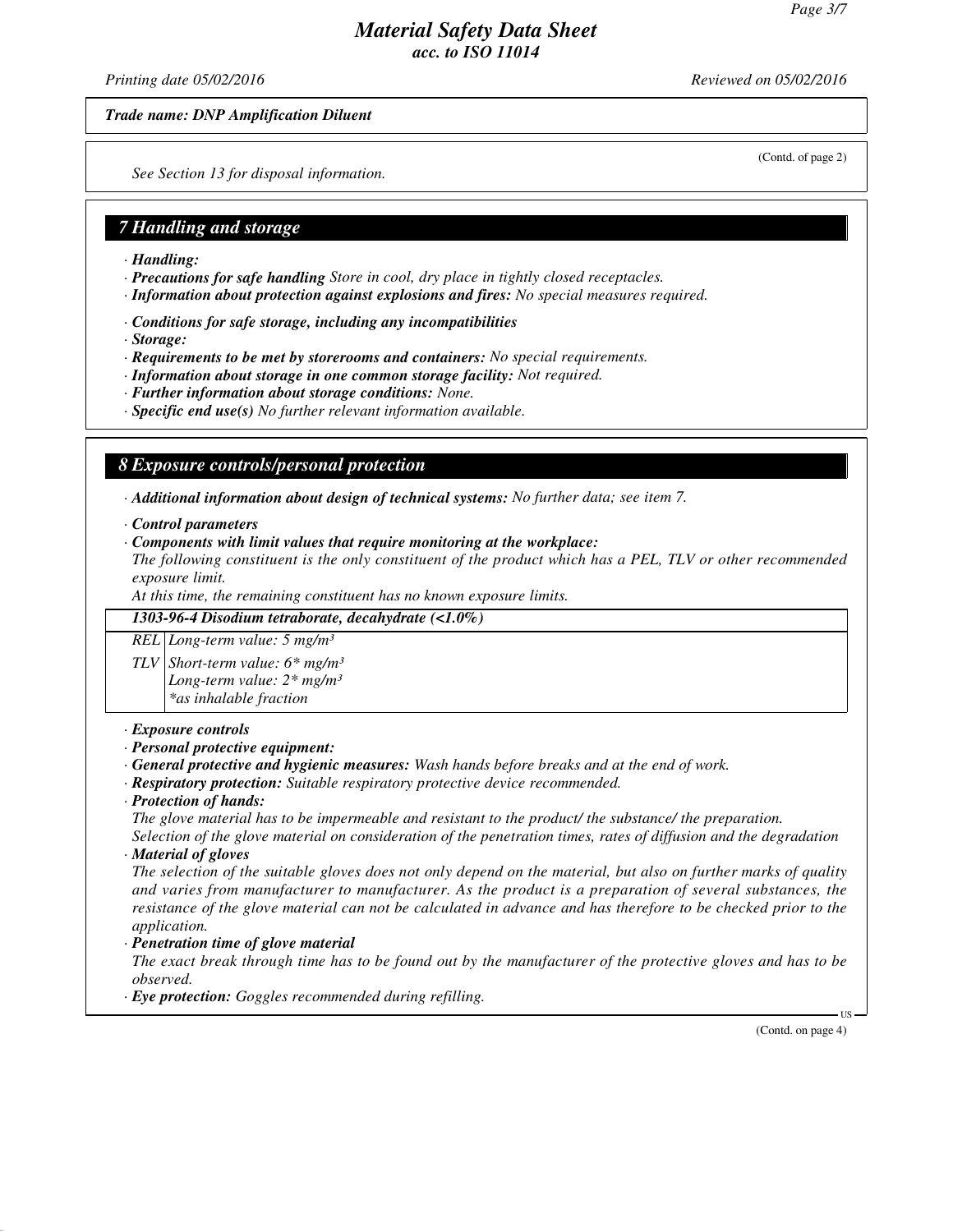*Printing date 05/02/2016 Reviewed on 05/02/2016*

*Trade name: DNP Amplification Diluent*

(Contd. of page 3)

| 9 Physical and chemical properties                                                    |                                                      |  |
|---------------------------------------------------------------------------------------|------------------------------------------------------|--|
| · Information on basic physical and chemical properties<br><b>General Information</b> |                                                      |  |
| $\cdot$ Appearance:<br>Form:                                                          |                                                      |  |
|                                                                                       | Fluid                                                |  |
| Color:<br>$\cdot$ Odor:                                                               | According to product specification<br>Characteristic |  |
| · Odor threshold:                                                                     | Not determined.                                      |  |
|                                                                                       |                                                      |  |
| $\cdot$ pH-value:                                                                     | N/A                                                  |  |
| · Change in condition                                                                 |                                                      |  |
| <b>Melting point/Melting range:</b>                                                   | Undetermined.                                        |  |
| <b>Boiling point/Boiling range:</b>                                                   | 100 °C (212 °F)                                      |  |
| · Flash point:                                                                        | Not applicable.                                      |  |
| · Flammability (solid, gaseous):                                                      | Not applicable.                                      |  |
| · Ignition temperature:                                                               |                                                      |  |
| Decomposition temperature:                                                            | Not determined.                                      |  |
| $\cdot$ Auto igniting:                                                                | Product is not selfigniting.                         |  |
| · Danger of explosion:                                                                | Product does not present an explosion hazard.        |  |
| · Explosion limits:                                                                   |                                                      |  |
| Lower:                                                                                | Not determined.                                      |  |
| <b>Upper:</b>                                                                         | Not determined.                                      |  |
| $\cdot$ Vapor pressure at 20 °C (68 °F):                                              | 23 hPa $(17 \, \text{mm Hg})$                        |  |
| · Density:                                                                            | Not determined.                                      |  |
| · Relative density                                                                    | Not determined.                                      |  |
| · Vapor density                                                                       | Not determined.                                      |  |
| · Evaporation rate                                                                    | Not determined.                                      |  |
| · Solubility in / Miscibility with                                                    |                                                      |  |
| Water:                                                                                | Not miscible or difficult to mix.                    |  |
| · Partition coefficient (n-octanol/water): Not determined.                            |                                                      |  |
| · Viscosity:                                                                          |                                                      |  |
| Dynamic:                                                                              | Not determined.                                      |  |
| Kinematic:                                                                            | Not determined.                                      |  |
| · Solvent content:                                                                    |                                                      |  |
| <b>Organic solvents:</b>                                                              | $0.0 \%$                                             |  |
| Water:                                                                                | 84.6%                                                |  |
| <b>Solids content:</b>                                                                | 14.8%                                                |  |
| $·$ Other information                                                                 | No further relevant information available.           |  |

# *10 Stability and reactivity*

*· Reactivity No further relevant information available.*

*· Chemical stability*

*· Thermal decomposition / conditions to be avoided: No decomposition if used according to specifications.*

<sup>(</sup>Contd. on page 5) US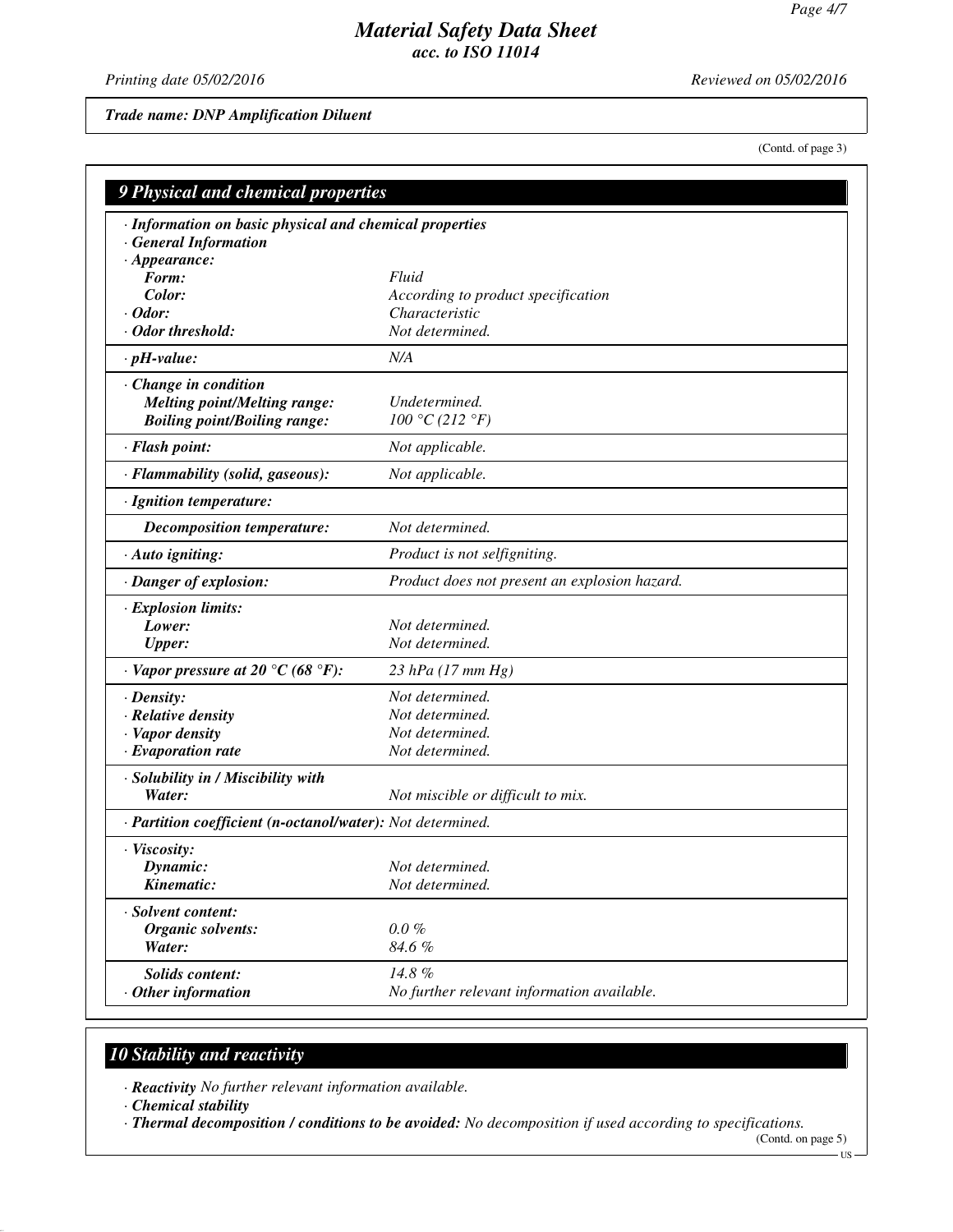*Printing date 05/02/2016 Reviewed on 05/02/2016*

*Trade name: DNP Amplification Diluent*

(Contd. of page 4)

- *· Possibility of hazardous reactions No dangerous reactions known.*
- *· Conditions to avoid No further relevant information available.*
- *· Incompatible materials: No further relevant information available.*
- *· Hazardous decomposition products: No dangerous decomposition products known.*

#### *11 Toxicological information*

- *· Information on toxicological effects*
- *· Acute toxicity:*
- *· Primary irritant effect:*
- *· on the skin: No irritant effect.*
- *· on the eye: No irritating effect.*
- *· Sensitization: No sensitizing effects known.*
- *· Additional toxicological information:*

#### *· Carcinogenic categories*

*· IARC (International Agency for Research on Cancer)*

*None of the ingredients is listed.*

*· NTP (National Toxicology Program)*

*None of the ingredients is listed.*

*· OSHA-Ca (Occupational Safety & Health Administration)*

*None of the ingredients is listed.*

# *12 Ecological information*

*· Toxicity*

- *· Aquatic toxicity: No further relevant information available.*
- *· Persistence and degradability No further relevant information available.*
- *· Behavior in environmental systems:*
- *· Bioaccumulative potential No further relevant information available.*
- *· Mobility in soil No further relevant information available.*
- *· Ecotoxical effects: N/A*
- *· Other information: N/A*
- *· Results of PBT and vPvB assessment*
- *· PBT: Not applicable.*
- *· vPvB: Not applicable.*
- *· Other adverse effects No further relevant information available.*

# *13 Disposal considerations*

- *· Waste treatment methods*
- *· Recommendation: Must be specially treated adhering to official regulations.*
- *· Uncleaned packagings:*
- *· Recommendation: Disposal must be made according to official regulations.*

(Contd. on page 6)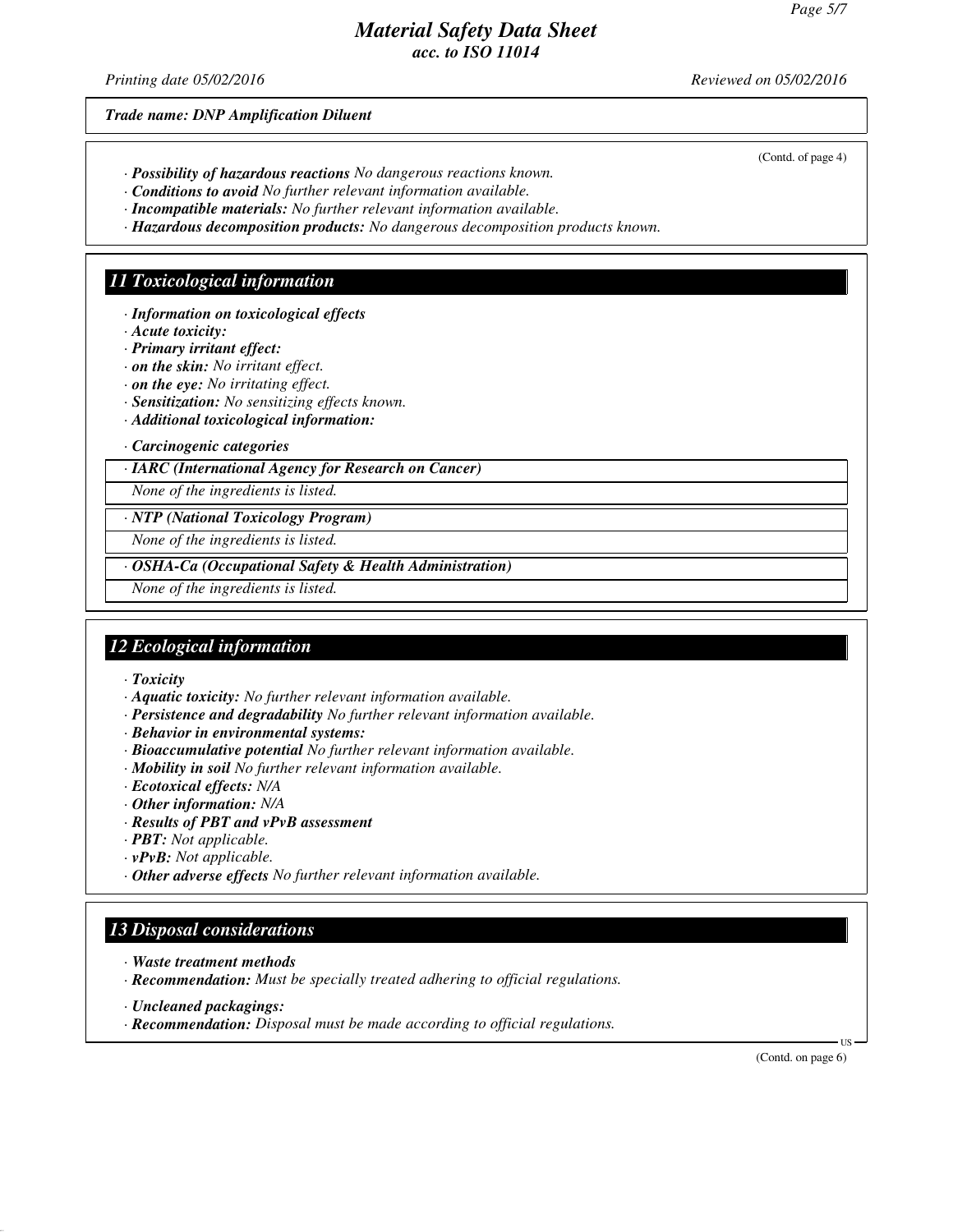*Printing date 05/02/2016 Reviewed on 05/02/2016*

*Trade name: DNP Amplification Diluent*

(Contd. of page 5)

| <b>14 Transport information</b>                                                     |                 |
|-------------------------------------------------------------------------------------|-----------------|
| · UN-Number<br>· ADR, ADN, IMDG, IATA                                               | Void            |
| $\cdot$ UN proper shipping name<br>· ADR, ADN, IMDG, IATA                           | Void            |
| $\cdot$ Transport hazard class(es)                                                  |                 |
| · ADR, ADN, IMDG, IATA<br>· Class                                                   | Void            |
| · Packing group<br>· ADR, IMDG, IATA                                                | Void            |
| · Environmental hazards:                                                            | Not applicable. |
| · Special precautions for user                                                      | Not applicable. |
| · Transport in bulk according to Annex II of<br><b>MARPOL73/78 and the IBC Code</b> | Not applicable. |
| · UN "Model Regulation":                                                            | Void            |

## *15 Regulatory information*

*· Safety, health and environmental regulations/legislation specific for the substance or mixture · Sara*

*· Section 355 (extremely hazardous substances):*

*None of the ingredients is listed.*

*· Section 313 (Specific toxic chemical listings):*

*None of the ingredients is listed.*

*· TSCA (Toxic Substances Control Act):*

*All ingredients are listed.*

*· Proposition 65*

*· Chemicals known to cause cancer:*

*None of the ingredients is listed.*

*· Chemicals known to cause reproductive toxicity for females:*

*None of the ingredients is listed.*

*· Chemicals known to cause reproductive toxicity for males:*

*None of the ingredients is listed.*

*· Chemicals known to cause developmental toxicity:*

*None of the ingredients is listed.*

## *· Carcinogenic categories*

| <b>EPA</b> (Environmental Protection Agency)                                                                                           |                     |
|----------------------------------------------------------------------------------------------------------------------------------------|---------------------|
| $1303-96-4$ Disodium tetraborate, decahydrate                                                                                          | $\vert$ I (oral)    |
| 11113-50-1   boric acid, crude natural, containing not more than 85 per cent of H3BO3 calculated on $\vert I$ (oral)<br>the dry weight |                     |
|                                                                                                                                        | $(0.011)$ $(0.011)$ |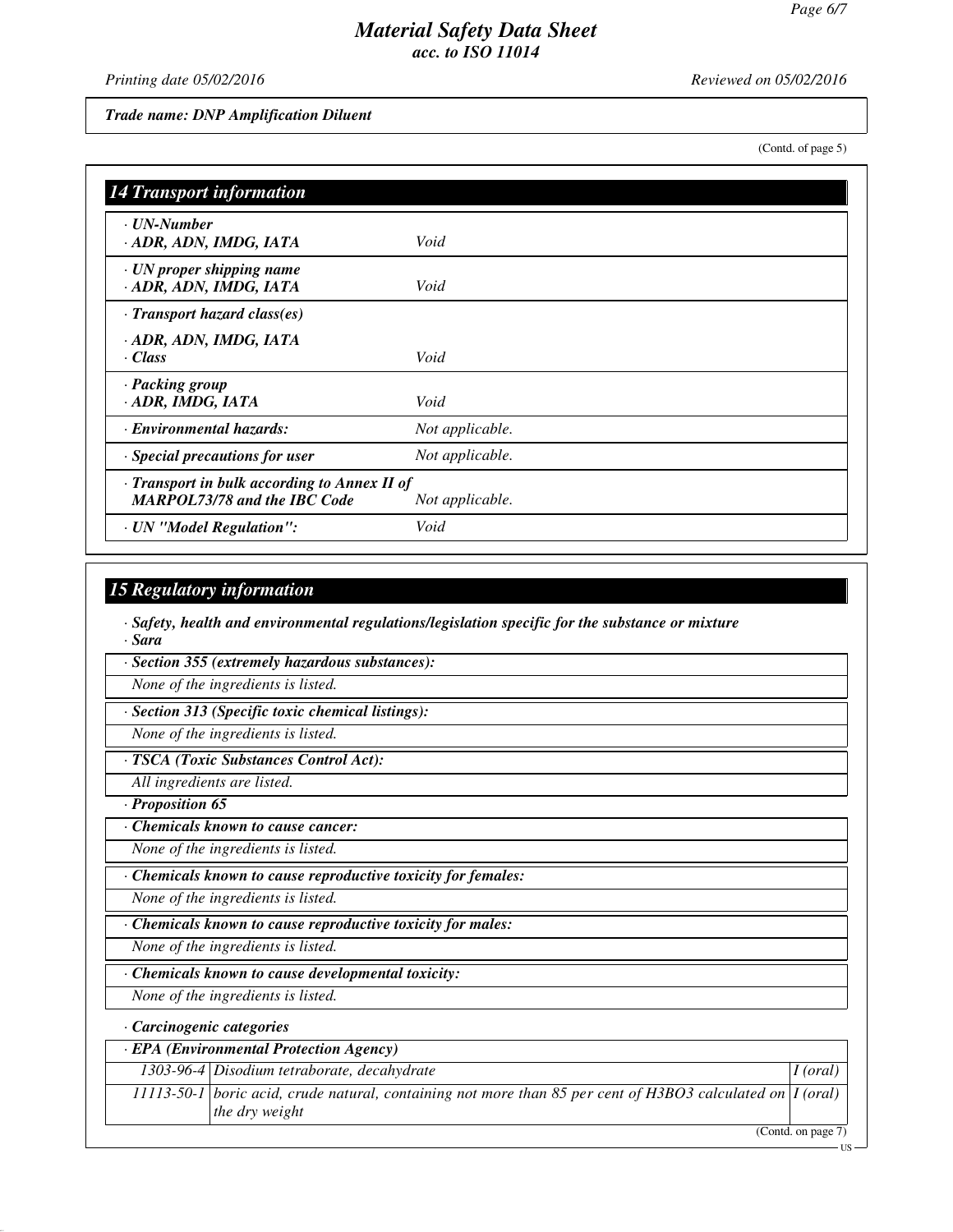*Printing date 05/02/2016 Reviewed on 05/02/2016*

*Trade name: DNP Amplification Diluent*

(Contd. of page 6)

US

*· TLV (Threshold Limit Value established by ACGIH)*

*1303-96-4 Disodium tetraborate, decahydrate A4*

*· NIOSH-Ca (National Institute for Occupational Safety and Health)*

*None of the ingredients is listed.*

*· Chemical safety assessment: A Chemical Safety Assessment has not been carried out.*

#### *16 Other information*

*The information provided in this Material Safety Data Sheet is based on our present knowledge, and believed to be correct at the date of publication. However, no representation is made concerning its accuracy and completeness. It is intended as guidance only, and is not to be considered a warranty or quality specification. All materials may present unknown hazards, and should be used with caution. Although certain hazards are described, we cannot guarantee that these are the only hazards which exist. PerkinElmer, Inc. shall not be held liable for any damage resulting from handling or from contact with the product.*

*· Date of preparation / last revision 05/02/2016 / -*

#### *· Abbreviations and acronyms:*

*ADR: Accord européen sur le transport des marchandises dangereuses par Route (European Agreement concerning the International Carriage of Dangerous Goods by Road) IMDG: International Maritime Code for Dangerous Goods DOT: US Department of Transportation IATA: International Air Transport Association ACGIH: American Conference of Governmental Industrial Hygienists EINECS: European Inventory of Existing Commercial Chemical Substances ELINCS: European List of Notified Chemical Substances CAS: Chemical Abstracts Service (division of the American Chemical Society) NFPA: National Fire Protection Association (USA) PBT: Persistent, Bioaccumulative and Toxic vPvB: very Persistent and very Bioaccumulative NIOSH: National Institute for Occupational Safety OSHA: Occupational Safety & Health TLV: Threshold Limit Value PEL: Permissible Exposure Limit REL: Recommended Exposure Limit Repr. 1: Reproductive toxicity, Hazard Category 1*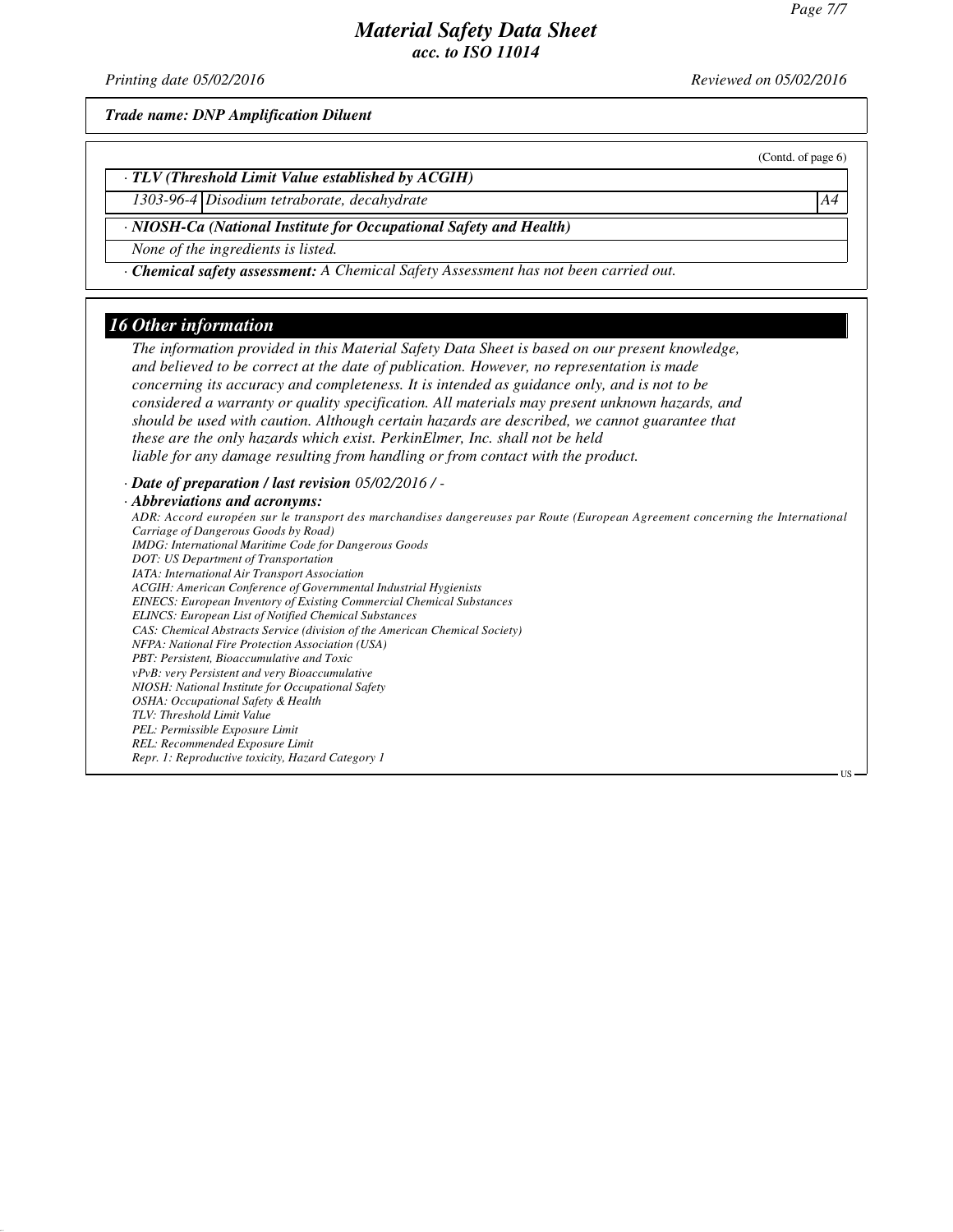*Printing date 05/02/2016 Reviewed on 05/02/2016*

# *1 Identification*

- *· Product identifier*
- *· Trade name: TMR Amplification reagent*
- *· Product number: FP1169*
- *· CAS Number:*
- *5122-99-6*
- *· Application of the substance / the mixture Laboratory chemicals*
- *· Details of the supplier of the safety data sheet · Manufacturer/Supplier: PerkinElmer Inc 549 Albany st Boston, MA 02118*
- *· Information department: US Technical Support 800-762-4000*
- *· Emergency telephone number: If inside USA, call CHEMTREC at 1-800-424-9300 If outside USA, call CHEMTREC at 1-703-527-3887*

# *2 Hazard(s) identification*

| · Classification of the substance or mixture                                                                                                                                                                                         |                          |
|--------------------------------------------------------------------------------------------------------------------------------------------------------------------------------------------------------------------------------------|--------------------------|
| Acute Tox. 3 H301 Toxic if swallowed.                                                                                                                                                                                                |                          |
| Skin Irrit. 2 H315 Causes skin irritation.                                                                                                                                                                                           |                          |
| Eye Irrit. 2A H319 Causes serious eye irritation.                                                                                                                                                                                    |                          |
| STOT SE 3 H335 May cause respiratory irritation.                                                                                                                                                                                     |                          |
| · Classification according to Directive 67/548/EEC or Directive 1999/45/EC<br>Harmful<br>Harmful if swallowed.                                                                                                                       |                          |
| <i>Irritant</i>                                                                                                                                                                                                                      |                          |
| Irritating to eyes, respiratory system and skin.<br>· Information concerning particular hazards for human and environment: Not applicable.<br>· Additional information: For the wording of the listed H phrases refer to section 16. |                          |
| · Label elements<br>GHS label elements<br>The substance is classified and labeled according to the Globally Harmonized System (GHS).<br>· Hazard pictograms                                                                          |                          |
| GHS06<br>GHS07                                                                                                                                                                                                                       |                          |
| · Signal word Danger                                                                                                                                                                                                                 |                          |
| · Hazard-determining components of labeling:<br>4-IODOPHENYLBORONIC ACID<br>· Hazard statements<br>Toxic if swallowed.<br>Causes skin irritation.                                                                                    |                          |
| Causes serious eye irritation.                                                                                                                                                                                                       | (Contd. on page 2)<br>US |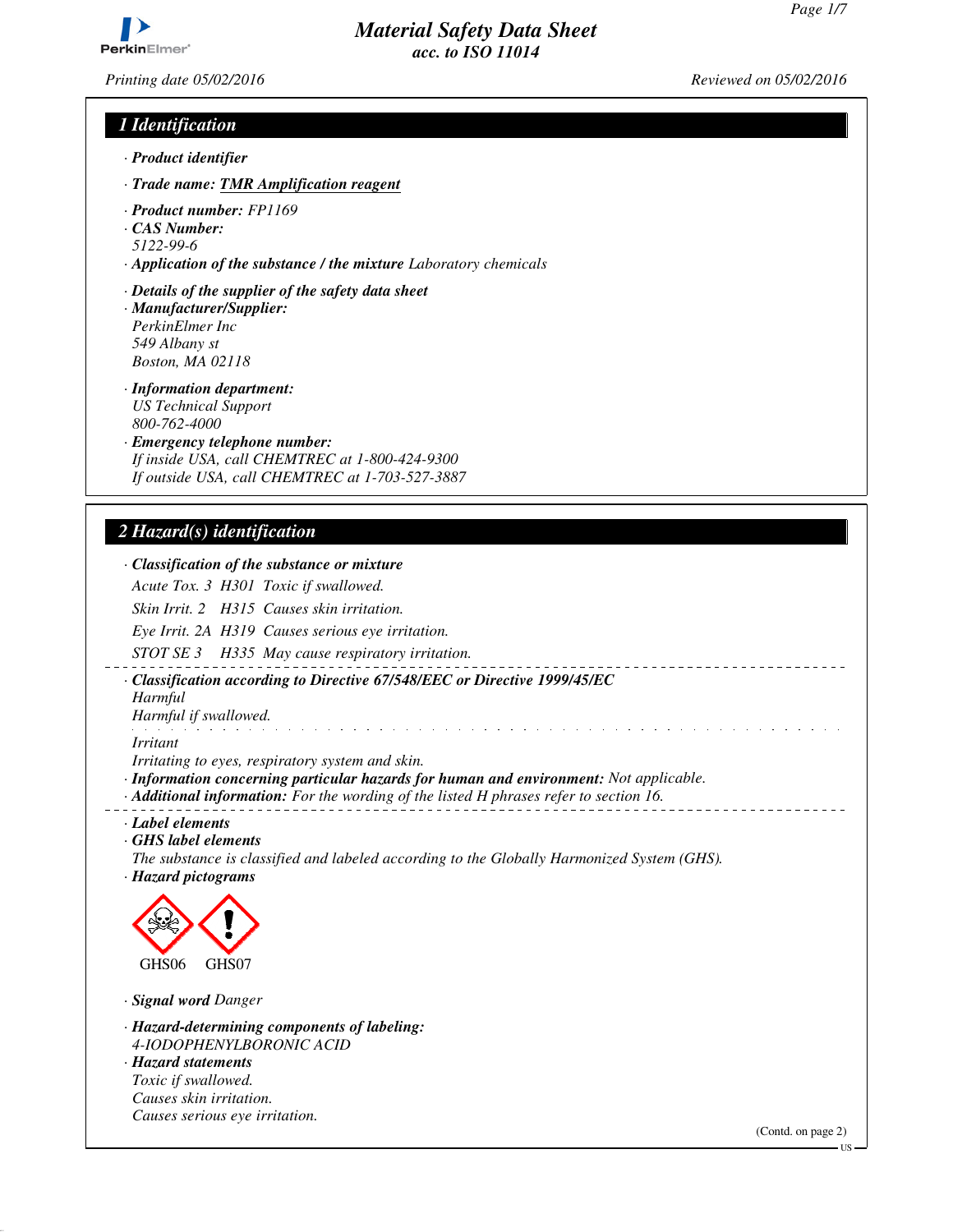*Printing date 05/02/2016 Reviewed on 05/02/2016*

*Trade name: TMR Amplification reagent*

(Contd. of page 1)

*May cause respiratory irritation.*

*· Precautionary statements*

*Avoid breathing dust/fume/gas/mist/vapors/spray*

*Wear protective gloves.*

*Wear eye protection / face protection.*

*IF SWALLOWED: Immediately call a POISON CENTER/ doctor.*

*If in eyes: Rinse cautiously with water for several minutes. Remove contact lenses, if present and easy to do. Continue rinsing.*

*Dispose of contents/container in accordance with local/regional/national/international regulations. · Classification system:*

*· NFPA ratings (scale 0 - 4)*

2  $\overline{0}$  $\overline{0}$ *Health = 2 Fire = 0 Reactivity = 0*

# *3 Composition/information on ingredients*

*· Chemical characterization: Substances*

*· CAS No. Description*

*5122-99-6 4-IODOPHENYLBORONIC ACID*

# *4 First-aid measures*

*· Description of first aid measures*

*· General information:*

*Symptoms of poisoning may even occur after several hours; therefore medical observation for at least 48 hours after the accident.*

- *· After inhalation: In case of unconsciousness place patient stably in side position for transportation.*
- *· After eye contact:*

*Rinse opened eye for several minutes under running water. If symptoms persist, consult a doctor.*

- *· After swallowing: Immediately call a doctor.*
- *· Information for doctor:*
- *· Most important symptoms and effects, both acute and delayed No further relevant information available.*
- *· Indication of any immediate medical attention and special treatment needed No further relevant information available.*

# *5 Fire-fighting measures*

- *· Extinguishing media*
- *· Suitable extinguishing agents:*

*CO2, extinguishing powder or water spray. Fight larger fires with water spray or alcohol resistant foam. · Special hazards arising from the substance or mixture No further relevant information available.*

- *· Advice for firefighters*
- *· Protective equipment: Wear self-contained respiratory protective device.*

# *6 Accidental release measures*

*· Personal precautions, protective equipment and emergency procedures Not required.*

(Contd. on page 3)

US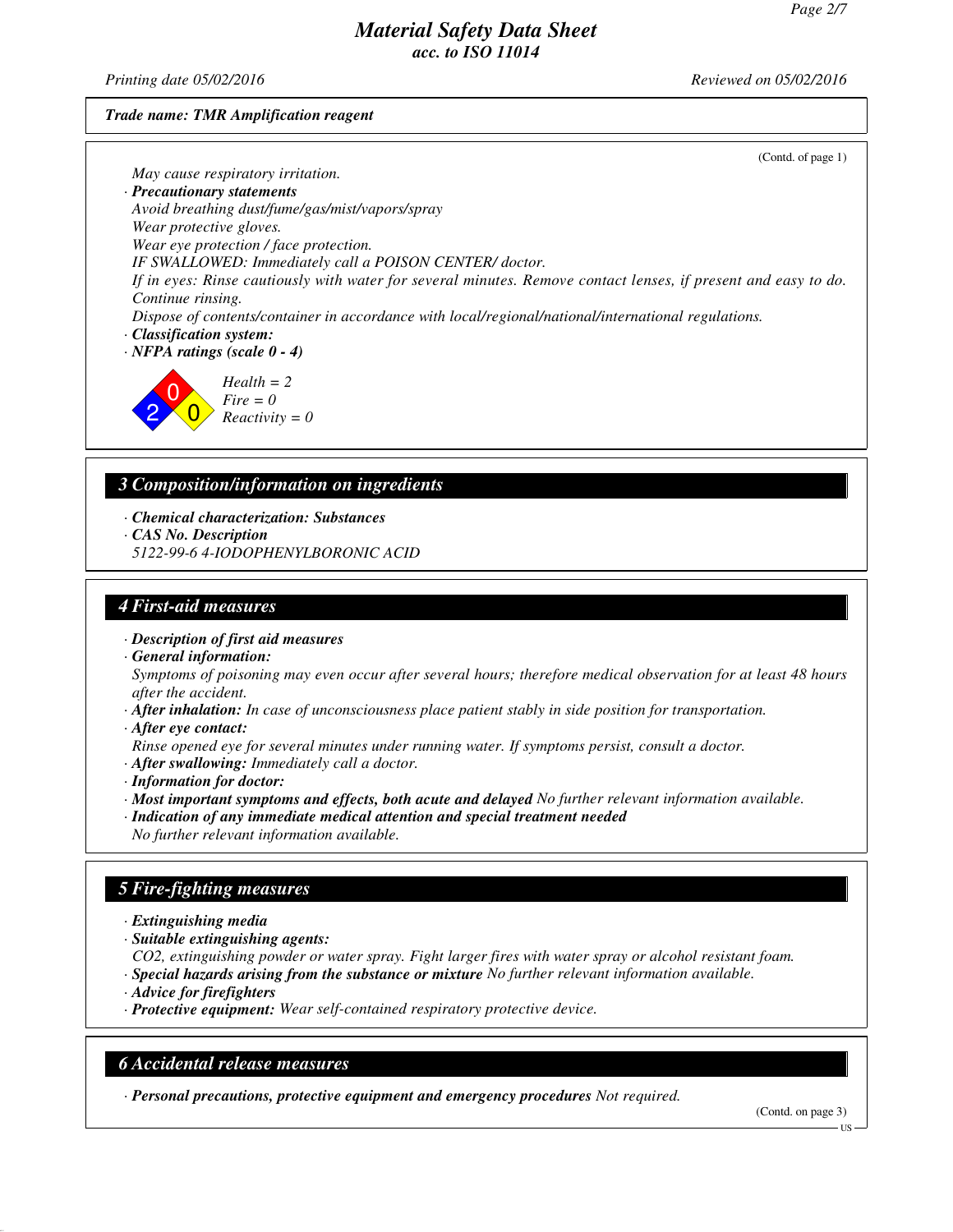(Contd. of page 2)

# *Material Safety Data Sheet acc. to ISO 11014*

*Printing date 05/02/2016 Reviewed on 05/02/2016*

#### *Trade name: TMR Amplification reagent*

- *· Environmental precautions: Do not allow to enter sewers/ surface or ground water.*
- *· Methods and material for containment and cleaning up:*

*Absorb with liquid-binding material (sand, diatomite, acid binders, universal binders, sawdust). Dispose contaminated material as waste according to item 13.*

*Ensure adequate ventilation.*

*· Reference to other sections See Section 7 for information on safe handling.*

*See Section 8 for information on personal protection equipment. See Section 13 for disposal information.*

# *7 Handling and storage*

*· Handling:*

- *· Precautions for safe handling Store in cool, dry place in tightly closed receptacles.*
- *· Information about protection against explosions and fires: No special measures required.*
- *· Conditions for safe storage, including any incompatibilities*

*· Storage:*

- *· Requirements to be met by storerooms and containers: No special requirements.*
- *· Information about storage in one common storage facility: Not required.*
- *· Further information about storage conditions: Keep receptacle tightly sealed.*
- *· Specific end use(s) No further relevant information available.*

#### *8 Exposure controls/personal protection*

*· Additional information about design of technical systems: No further data; see item 7.*

*· Control parameters*

*· Components with limit values that require monitoring at the workplace: Not required.*

- *· Exposure controls*
- *· Personal protective equipment:*
- *· General protective and hygienic measures:*
- *Keep away from food and beverages.*

*Immediately remove all soiled and contaminated clothing.*

*Wash hands before breaks and at the end of work.*

*Avoid contact with the eyes and skin.*

*· Respiratory protection:*

*In case of brief or low exposure use an approved cartridge filter. In case of intensive or longer exposure use SCBA.*

- *Suitable respiratory protective device recommended.*
- *· Protection of hands:*



*Protective gloves*

*The glove material has to be impermeable and resistant to the product/ the substance/ the preparation.*

*Selection of the glove material on consideration of the penetration times, rates of diffusion and the degradation · Material of gloves*

*The selection of the suitable gloves does not only depend on the material, but also on further marks of quality and varies from manufacturer to manufacturer.*

(Contd. on page 4)

US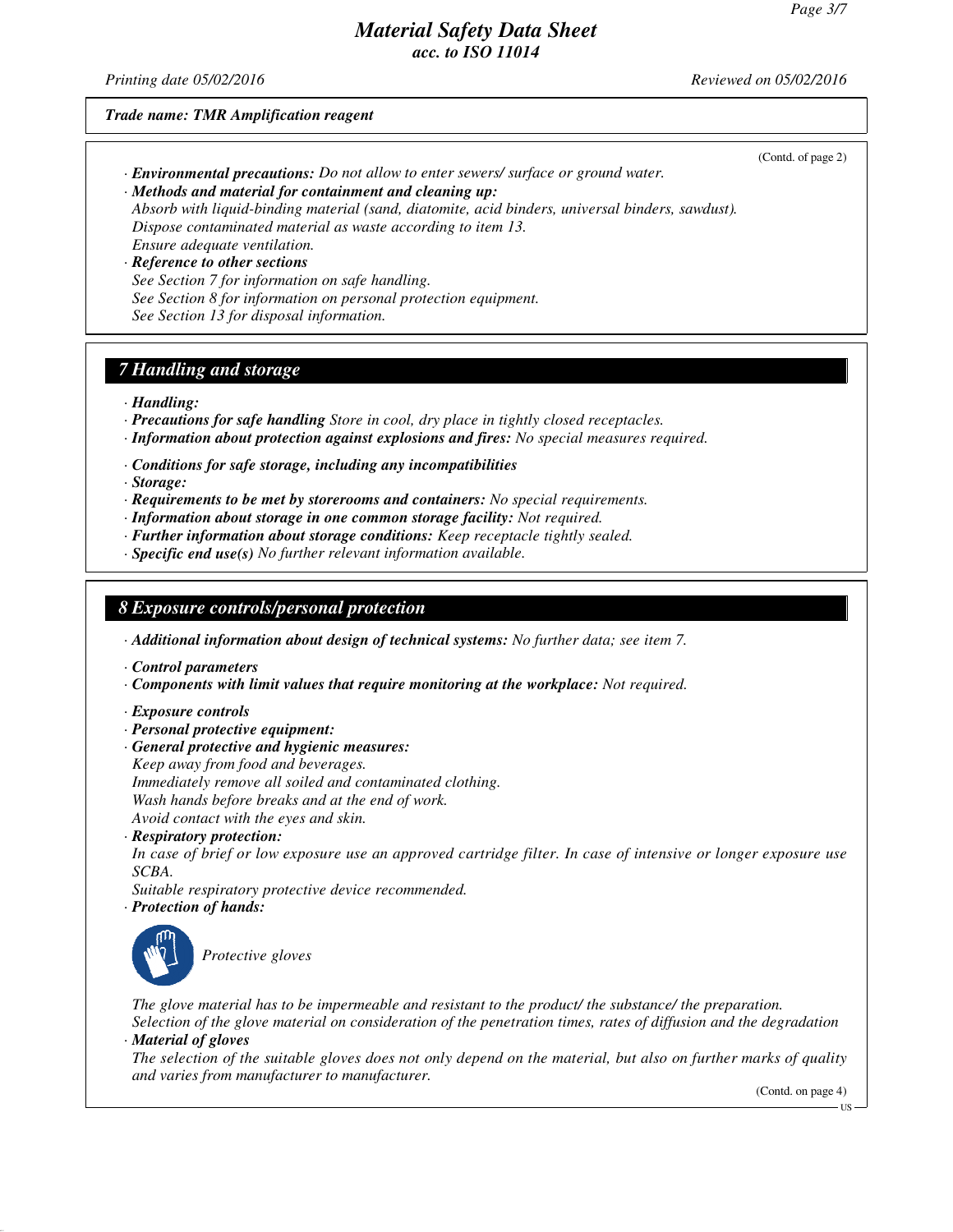(Contd. of page 3)

US

# *Material Safety Data Sheet acc. to ISO 11014*

*Printing date 05/02/2016 Reviewed on 05/02/2016*

#### *Trade name: TMR Amplification reagent*

*· Penetration time of glove material*

*The exact break through time has to be found out by the manufacturer of the protective gloves and has to be observed.*

*· Eye protection:*



| · Information on basic physical and chemical properties    |                                               |  |
|------------------------------------------------------------|-----------------------------------------------|--|
| <b>General Information</b>                                 |                                               |  |
| $\cdot$ Appearance:                                        |                                               |  |
| Form:                                                      | Fluid                                         |  |
| Color:                                                     | Not determined.                               |  |
| $\cdot$ Odor:                                              | Characteristic                                |  |
| · Odor threshold:                                          | Not determined.                               |  |
| $\cdot$ pH-value:                                          | N/A                                           |  |
| · Change in condition                                      |                                               |  |
| <b>Melting point/Melting range:</b>                        | Undetermined.                                 |  |
| <b>Boiling point/Boiling range:</b>                        | Undetermined.                                 |  |
| · Flash point:                                             | Not applicable.                               |  |
| · Flammability (solid, gaseous):                           | Not applicable.                               |  |
| · Ignition temperature:                                    |                                               |  |
| <b>Decomposition temperature:</b>                          | Not determined.                               |  |
| · Auto igniting:                                           | Not determined.                               |  |
| · Danger of explosion:                                     | Product does not present an explosion hazard. |  |
| · Explosion limits:                                        |                                               |  |
| Lower:                                                     | Not determined.                               |  |
| <b>Upper:</b>                                              | Not determined.                               |  |
| · Vapor pressure:                                          | Not determined.                               |  |
| $\cdot$ Density:                                           | Not determined.                               |  |
| · Relative density                                         | Not determined.                               |  |
| · Vapor density                                            | Not determined.                               |  |
| $\cdot$ Evaporation rate                                   | Not determined.                               |  |
| · Solubility in / Miscibility with                         |                                               |  |
| Water:                                                     | Not miscible or difficult to mix.             |  |
| · Partition coefficient (n-octanol/water): Not determined. |                                               |  |
| · Viscosity:                                               |                                               |  |
| Dynamic:                                                   | Not determined.                               |  |
| Kinematic:                                                 | Not determined.                               |  |
| Organic solvents:                                          | $0.0\%$                                       |  |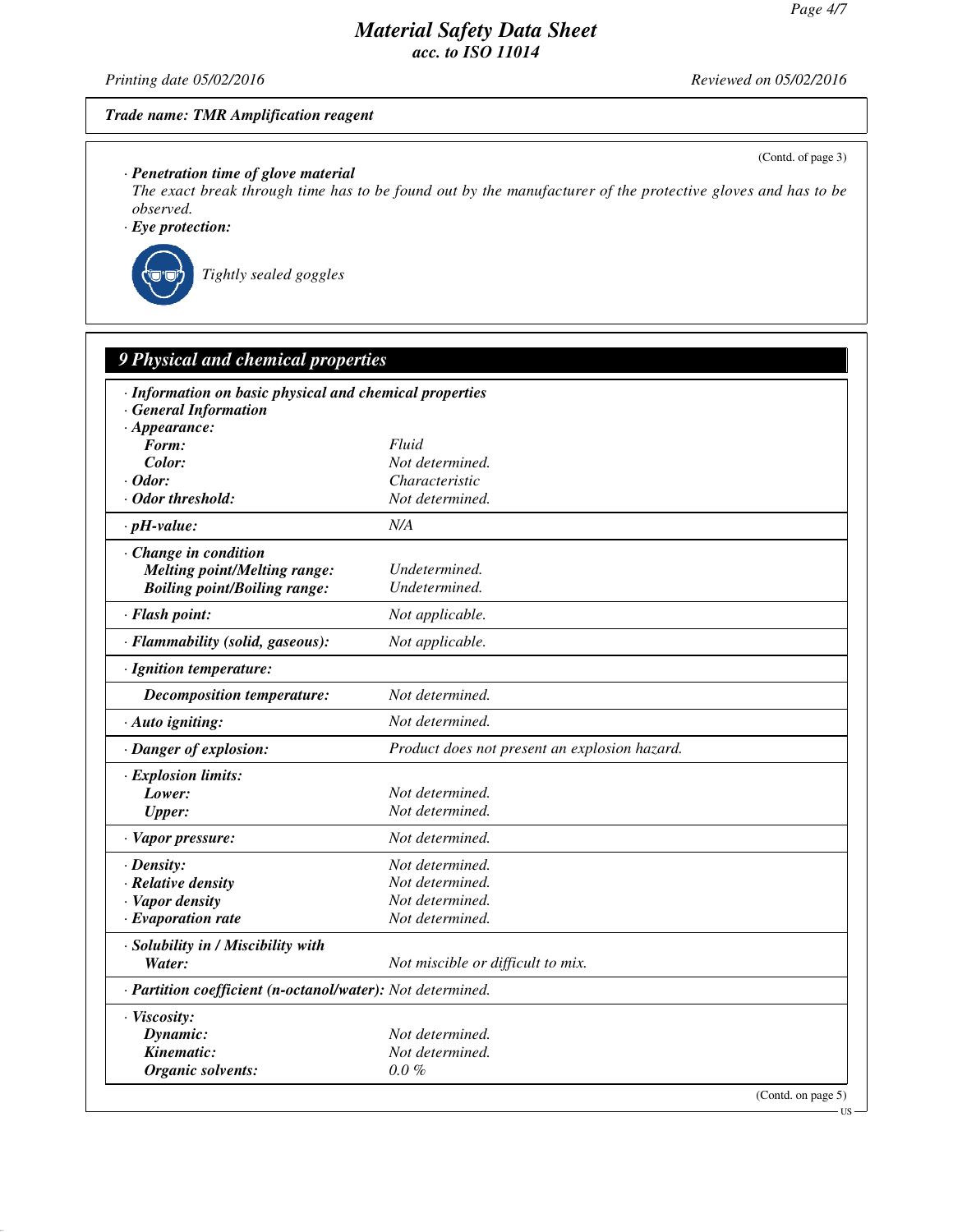(Contd. of page 4)

# *Material Safety Data Sheet acc. to ISO 11014*

*Printing date 05/02/2016 Reviewed on 05/02/2016*

#### *Trade name: TMR Amplification reagent*

*· Other information No further relevant information available.*

## *10 Stability and reactivity*

*· Reactivity No further relevant information available.*

- *· Chemical stability*
- *· Thermal decomposition / conditions to be avoided: No decomposition if used according to specifications.*
- *· Possibility of hazardous reactions No dangerous reactions known.*
- *· Conditions to avoid No further relevant information available.*
- *· Incompatible materials: No further relevant information available.*
- *· Hazardous decomposition products: No dangerous decomposition products known.*

## *11 Toxicological information*

*· Information on toxicological effects*

*· Acute toxicity:*

- *· Primary irritant effect:*
- *· on the skin: Irritant to skin and mucous membranes.*
- *· on the eye: Irritating effect.*
- *· Sensitization: No sensitizing effects known.*
- *· Additional toxicological information:*
- *· Carcinogenic categories*
- *· IARC (International Agency for Research on Cancer)*

*Substance is not listed.*

*· NTP (National Toxicology Program)*

*Substance is not listed.*

*· OSHA-Ca (Occupational Safety & Health Administration)*

*Substance is not listed.*

# *12 Ecological information*

- *· Toxicity*
- *· Aquatic toxicity: No further relevant information available.*
- *· Persistence and degradability No further relevant information available.*
- *· Behavior in environmental systems:*
- *· Bioaccumulative potential No further relevant information available.*
- *· Mobility in soil No further relevant information available.*
- *· Ecotoxical effects: N/A*
- *· Other information: N/A*
- *· Results of PBT and vPvB assessment*
- *· PBT: Not applicable.*
- *· vPvB: Not applicable.*
- *· Other adverse effects No further relevant information available.*

(Contd. on page 6)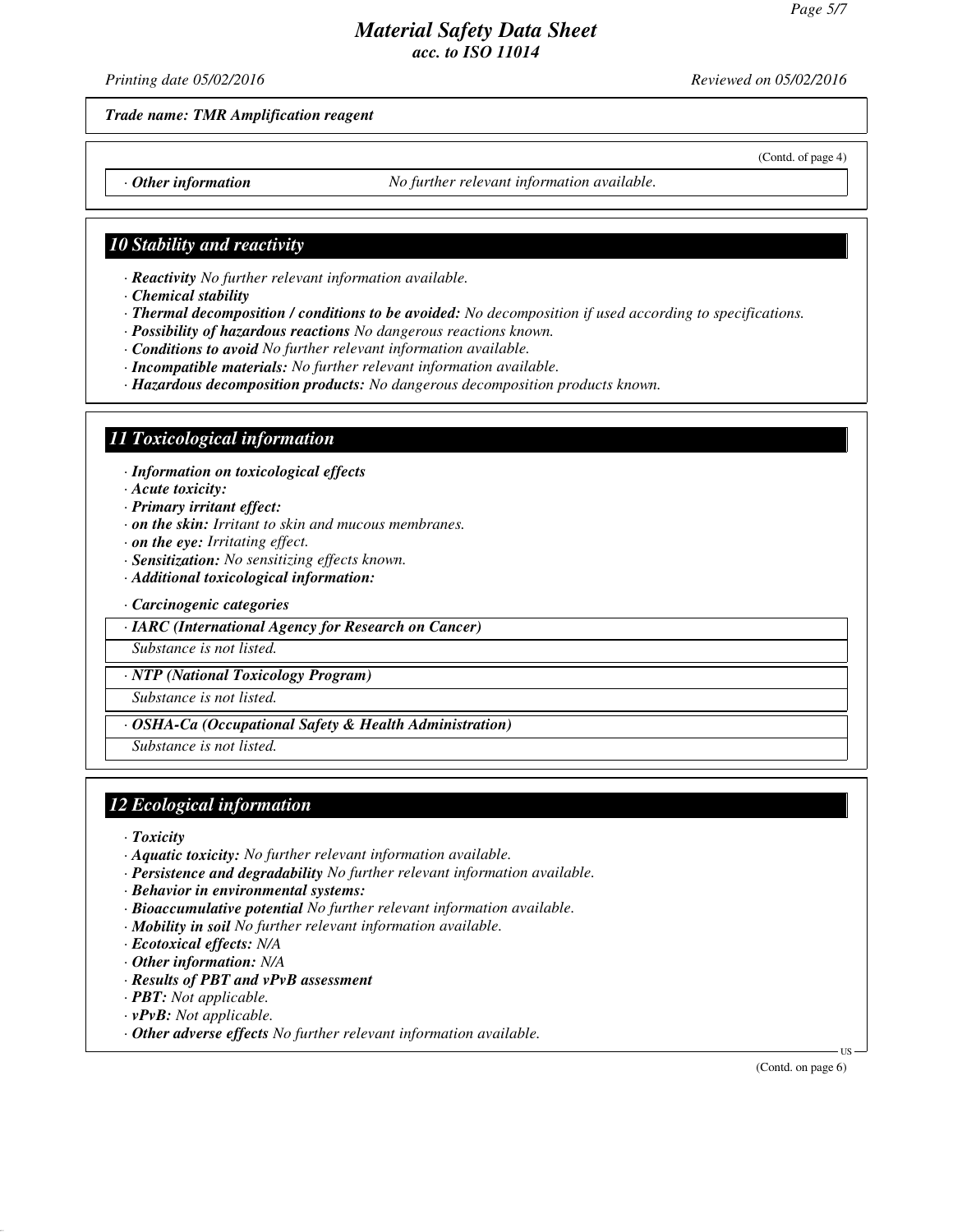(Contd. of page 5)

# *Material Safety Data Sheet acc. to ISO 11014*

*Printing date 05/02/2016 Reviewed on 05/02/2016*

*Trade name: TMR Amplification reagent*

*13 Disposal considerations*

*· Waste treatment methods*

*· Recommendation: Must be specially treated adhering to official regulations.*

*· Uncleaned packagings:*

*· Recommendation: Disposal must be made according to official regulations.*

| · <b><i>UN-Number</i></b>                                                           |                                                                                                                  |
|-------------------------------------------------------------------------------------|------------------------------------------------------------------------------------------------------------------|
| $-ADR$                                                                              | <b>UN3287</b>                                                                                                    |
| · UN proper shipping name<br>$-ADR$                                                 | 3287 Toxic liquid, inorganic, n.o.s.                                                                             |
| · Transport hazard class(es)                                                        |                                                                                                                  |
| $\cdot$ ADR                                                                         |                                                                                                                  |
|                                                                                     |                                                                                                                  |
| · Class                                                                             | 6.1 Toxic substances                                                                                             |
| · Packing group<br>$-ADR$                                                           | Ш                                                                                                                |
| · Environmental hazards:                                                            | Not applicable.                                                                                                  |
| · Special precautions for user                                                      | Warning: Toxic substances                                                                                        |
| · Transport in bulk according to Annex II of<br><b>MARPOL73/78 and the IBC Code</b> | Not applicable.                                                                                                  |
| · Transport/Additional information:                                                 |                                                                                                                  |
| $\cdot$ ADR<br>$\cdot$ Excepted quantities (EQ)                                     | Code: El<br>Maximum net quantity per inner packaging: 30 ml<br>Maximum net quantity per outer packaging: 1000 ml |
| · UN "Model Regulation":                                                            | UN 3287 TOXIC LIQUID, INORGANIC, N.O.S., 6.1, III                                                                |

# *15 Regulatory information*

*· Safety, health and environmental regulations/legislation specific for the substance or mixture · Sara*

*· Section 355 (extremely hazardous substances): Substance is not listed. · Section 313 (Specific toxic chemical listings): Substance is not listed. · TSCA (Toxic Substances Control Act): Substance is not listed.* (Contd. on page 7) US